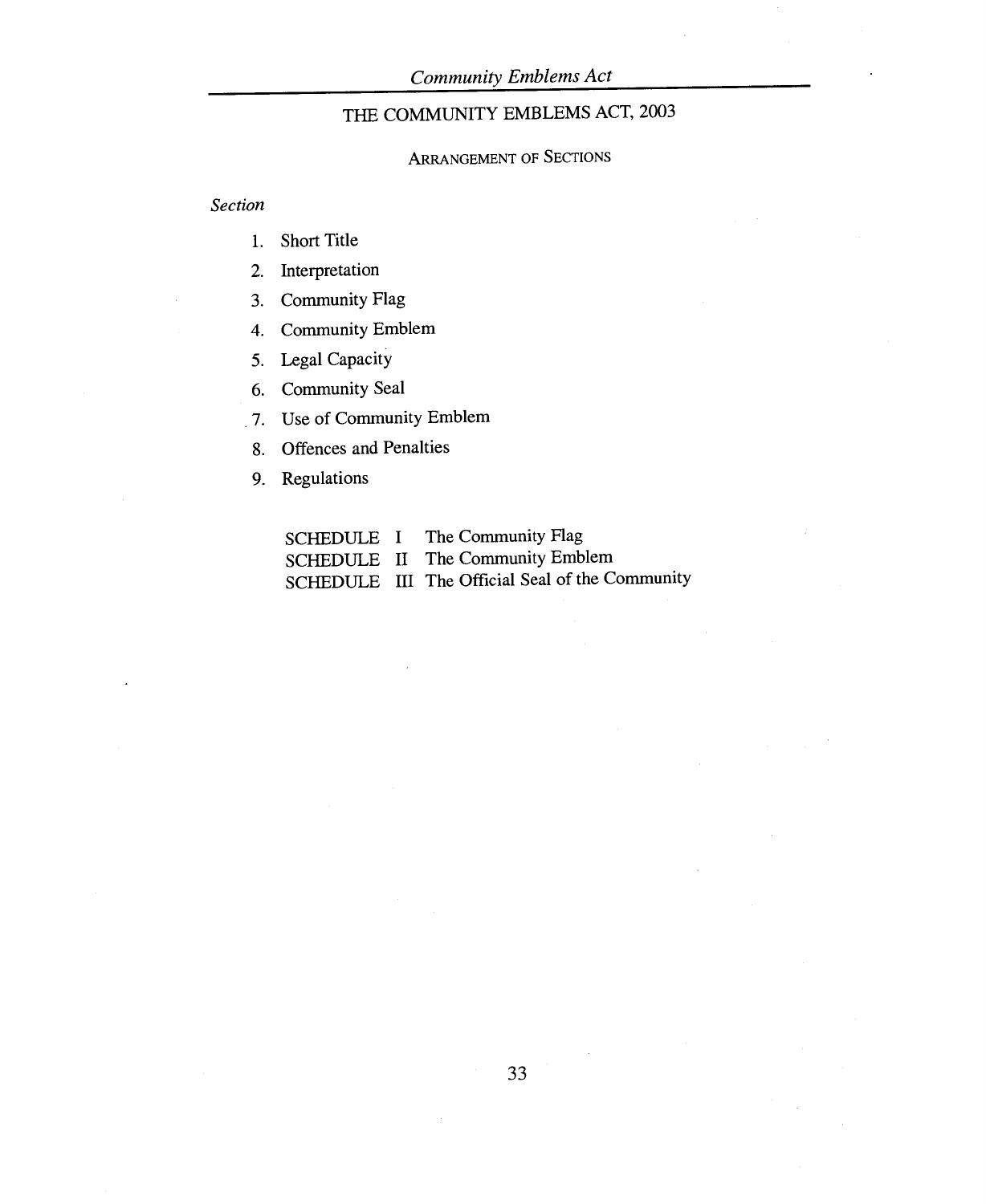t,

 $\mathcal{A}^{\mathcal{A}}$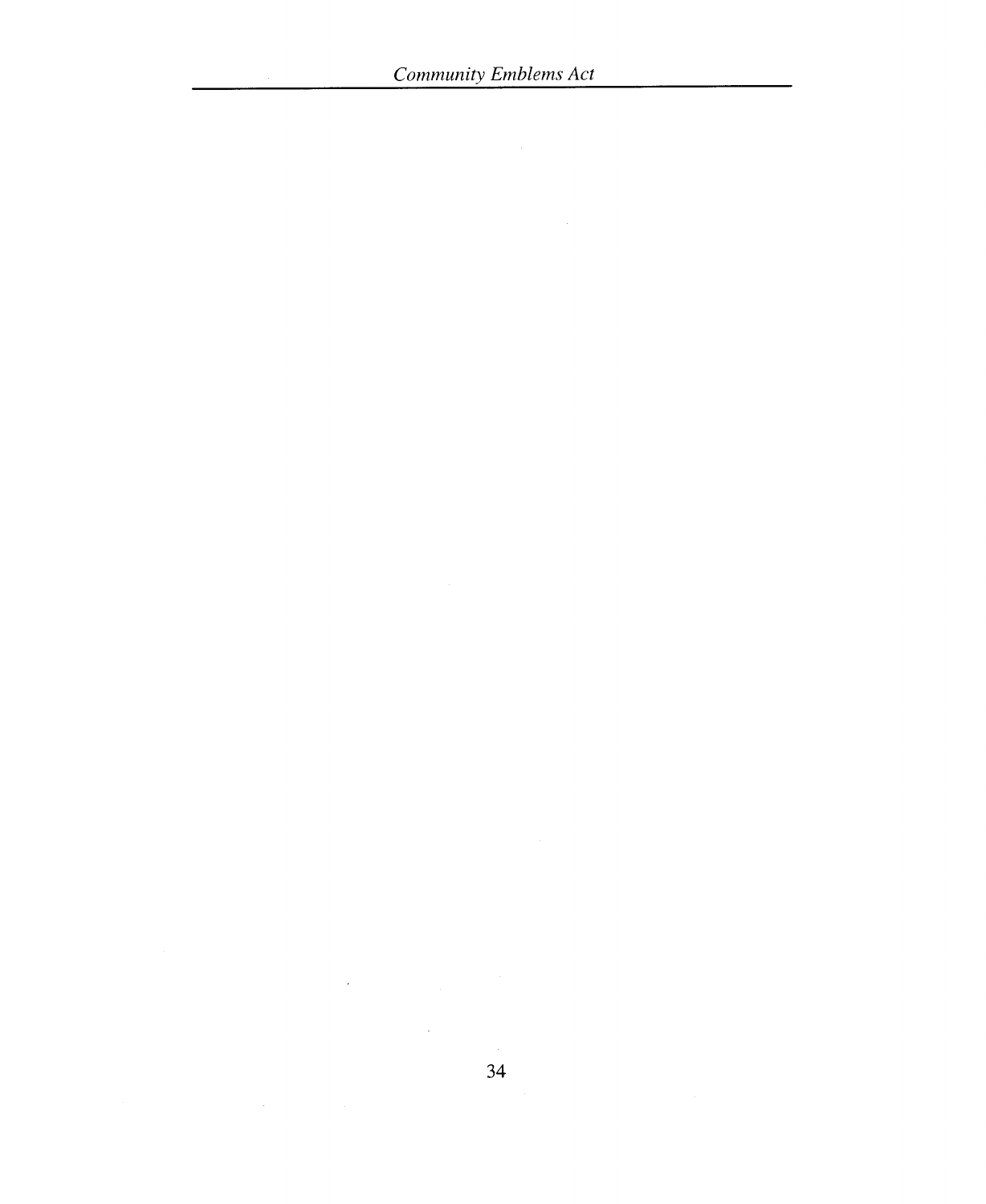

#### THE EAST AFRICAN COMMUNITY

*Date of assent* 9th October, 2003

*Date of commencement* 31st January, 2004

# **An Act of the Community to provide for Emblems of the Community, use and protection against disrespect and misuse.**

ENACTED by the East African Community and assented to by the President of the United Republic of Tanzania, the President of the Republic of Kenya and the President of the Republic of Uganda.

1. This Act may be cited as the Community Emblems Act, 2004 Short Title

2. In this Act, unless the context otherwise provides— Inter-

pretation

"Community" means the East African Community established by article 2 of the Treaty;

"Council of Ministers" means the Council of Ministers of the Community established under article 9 of the Treaty;

"Gazette" means the Official Gazette of the Community;

"Secretary General" means the Secretary General of the Community provided for under article 67 of the Treaty;

"Court" means the East African Court of Justice established by article 9 of the Treaty;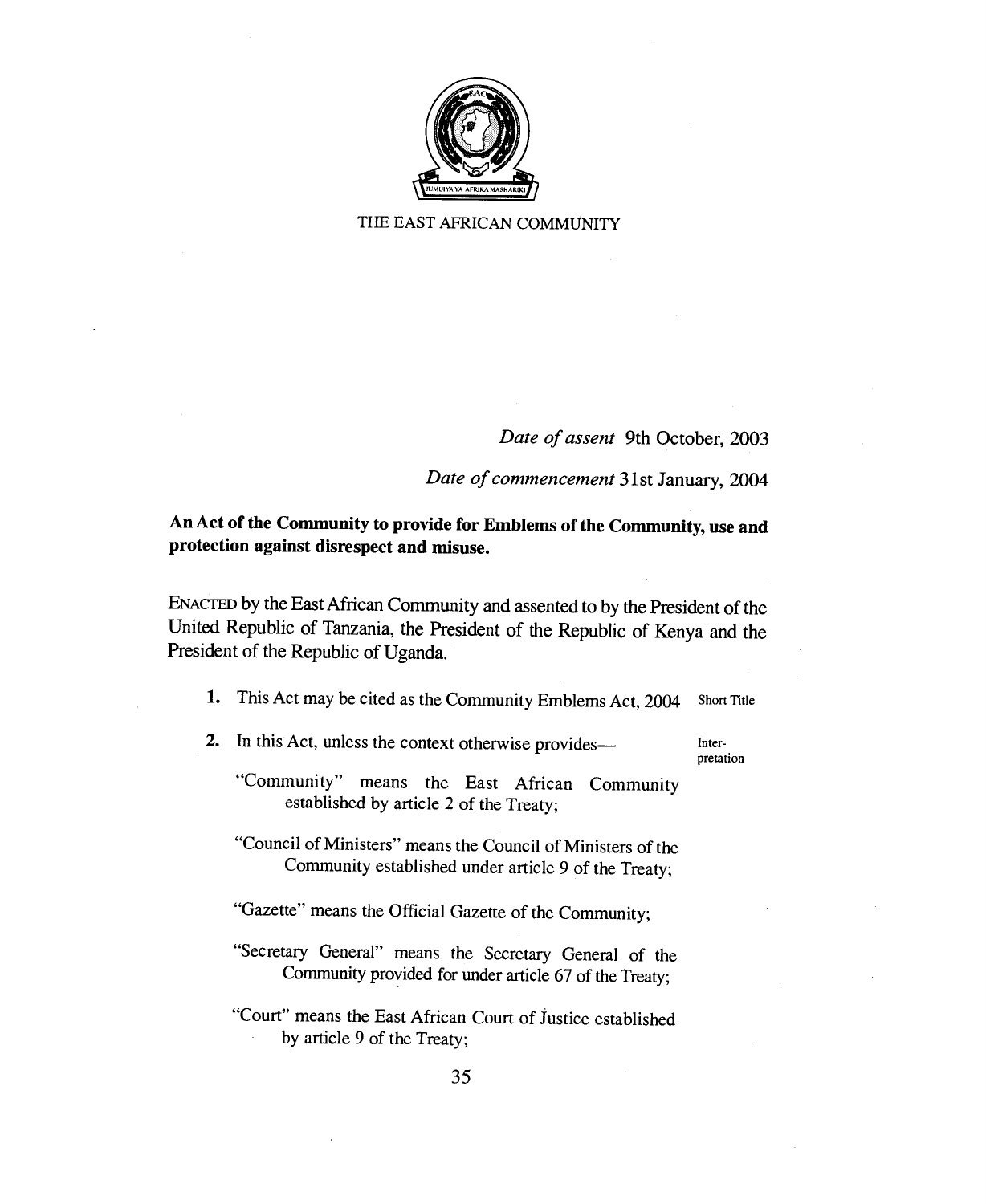|                               | "Judge" means a Judge of the East African Court of Justice<br>and includes the President and Vice-President of the<br>court;                                                |  |  |  |  |
|-------------------------------|-----------------------------------------------------------------------------------------------------------------------------------------------------------------------------|--|--|--|--|
|                               | "Member" means a Member of the East African Legislative<br>Assembly as defined under section 48 of the Treaty;                                                              |  |  |  |  |
|                               | "Treaty" means the Treaty establishing the East African<br>Community and any annexes and protocols thereto.                                                                 |  |  |  |  |
| Community<br>Flag             | 3. There shall be a flag of the Community the description of<br>which shall be as set out in the First Schedule to this Act.                                                |  |  |  |  |
| Community<br>Emblem           | 4. There shall be a Community Emblem whose design and<br>description are as provided for in the Second Schedule to this Act.                                                |  |  |  |  |
| Legal<br>Capacity             | The Community shall be a body corporate with perpetual<br>5.<br>succession with power to acquire, hold and manage property and to sue<br>or to be sued in its name.         |  |  |  |  |
| Community<br>Seal             | 6. (1) There shall be an Official Seal of the Community whose<br>design is as set out in the Third Schedule to this Act.                                                    |  |  |  |  |
|                               | (2) The Secretary General shall keep custody of the Official<br>Seal and make arrangement for its use.                                                                      |  |  |  |  |
| Use of<br>Community<br>Emblem | (1) No person shall without permission of the Council of<br>7.<br>Ministers notified in the Gazette, use or display the Community<br>Emblem.                                |  |  |  |  |
|                               | (2) No person shall without permission of the Council of<br>Ministers notified in the Gazette fly the Community Flag on motor<br>vehicles except for the following persons— |  |  |  |  |
|                               | Members of the Summit<br>(i)                                                                                                                                                |  |  |  |  |
|                               | <b>Council of Ministers</b><br>(ii)                                                                                                                                         |  |  |  |  |
|                               | (iii)<br>Members of the Assembly                                                                                                                                            |  |  |  |  |
|                               | Judges of the Court<br>(iv)                                                                                                                                                 |  |  |  |  |
|                               | Secretary General<br>(v)                                                                                                                                                    |  |  |  |  |
|                               | (3) For the avoidance of doubt any institution, private or<br>public, or any person may hoist the Community flag.                                                           |  |  |  |  |
|                               | 36                                                                                                                                                                          |  |  |  |  |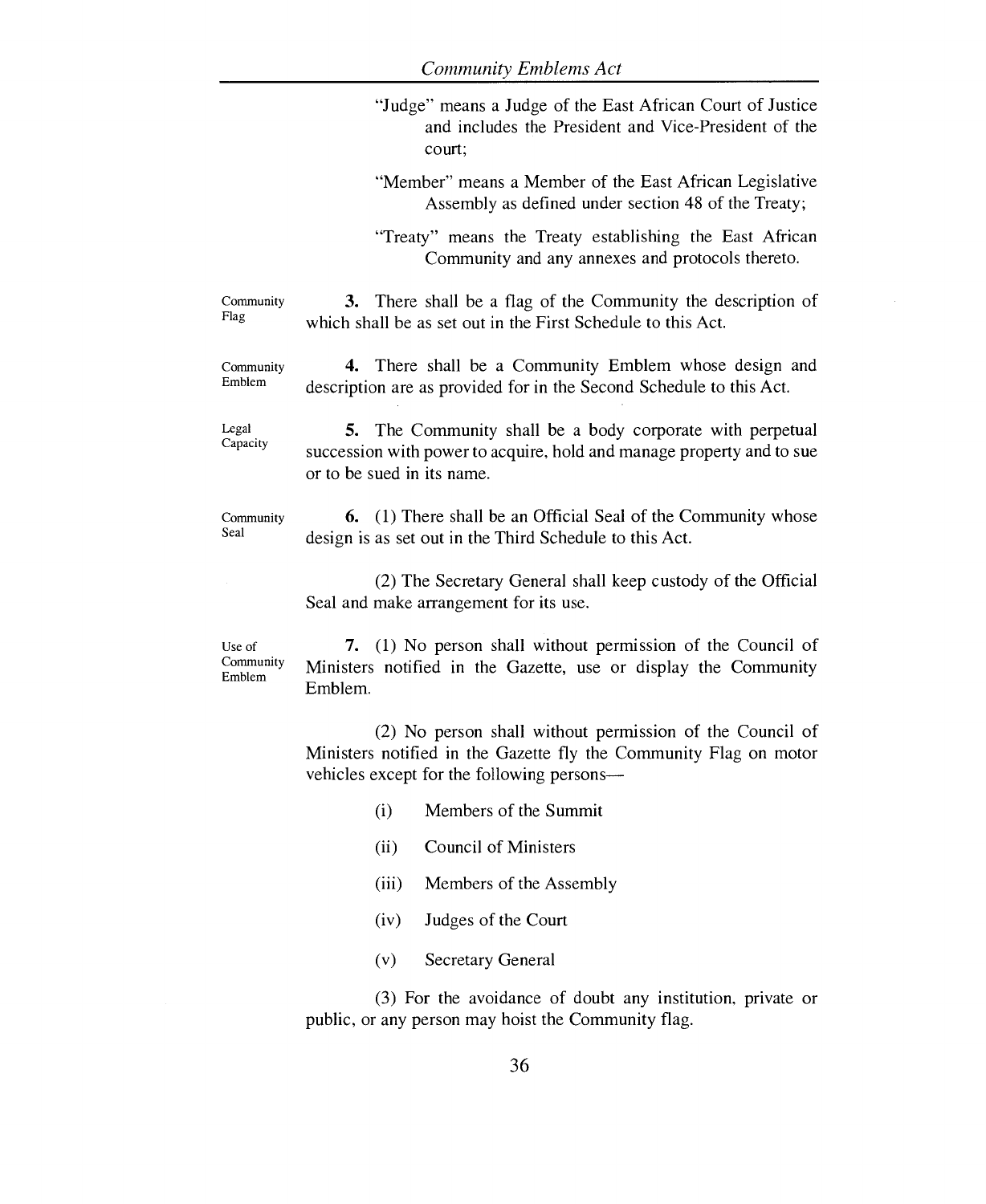(4) Any person who contravenes sub-sections (1) and (2) above, commits an offence and shall on conviction, be liable to a fine not exceeding United States one thousand dollars or for a term of imprisonment not exceeding one year or to both such fine and imprisonment.

**8.** (1) Any person who without the permission of the Council of Ministers notified in the Gazette— **Offences** and

Penalties

- (a) uses or permits to be used in connection with any trade, business, calling or profession the Community Flag, Community Emblem, Official Seal or any imitation thereof;
- (b) uses the Community Flag, Community Emblem or Official Seal or any imitation thereof in the title of any patent or in any trade mark or design;
- (c) manufactures or imports anything bearing the Community Flag, Community Emblem or Official Seal or any imitation thereof,

commits an offence and shall on conviction be liable to a fine not exceeding United States three thousand dollars or a term of imprisonment not exceeding three years or to both such fine and imprisonment:

> Provided that a bona fide news item or publication in a news papers of any article connected with any bona fide news item (not being a news item in furtherance of or as advertisement for any trade, business, calling or profession) shall not attract any liability under subsection  $(1)$ .

(2) Any person who shows disrespect in speech, manner or writing or with reference to the Flag, Emblem or Seal or any representation thereof commits an offence and on conviction shall be liable to fine not exceeding United States one thousand dollars or a term of imprisonment of one year or to both such fine and imprisonment.

**9.** The Council of Ministers may make regulations for the better Regulations carrying out of the provisions of this Act.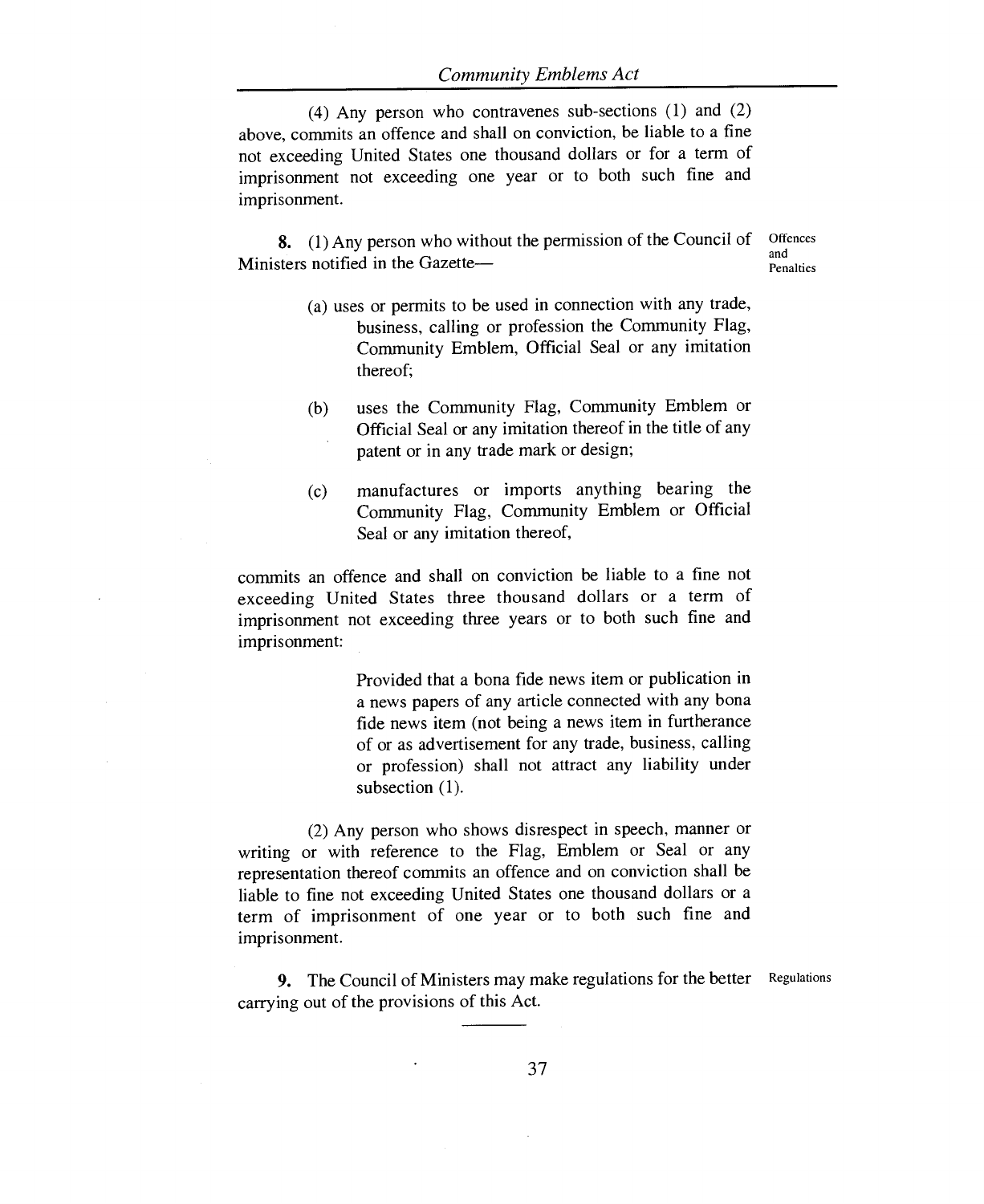## SCHEDULE I  $\overline{\phantom{a}}$

# THE COMMUNITY FLAG

1. Description of the Flag.

 $\bar{a}$ 

The Interpretation of its colour format is as follows

| Blue background                       | Lake Victoria signifying the unity<br>of the East African Community<br><b>Partner States</b>                       |
|---------------------------------------|--------------------------------------------------------------------------------------------------------------------|
| White, Black, Green<br>Yellow and Red | Representing the different colours<br>of the flags of each of the East<br><b>African Community Partner States.</b> |
| Handshake                             | East African Community; and                                                                                        |
| Centre                                | East African Community logo                                                                                        |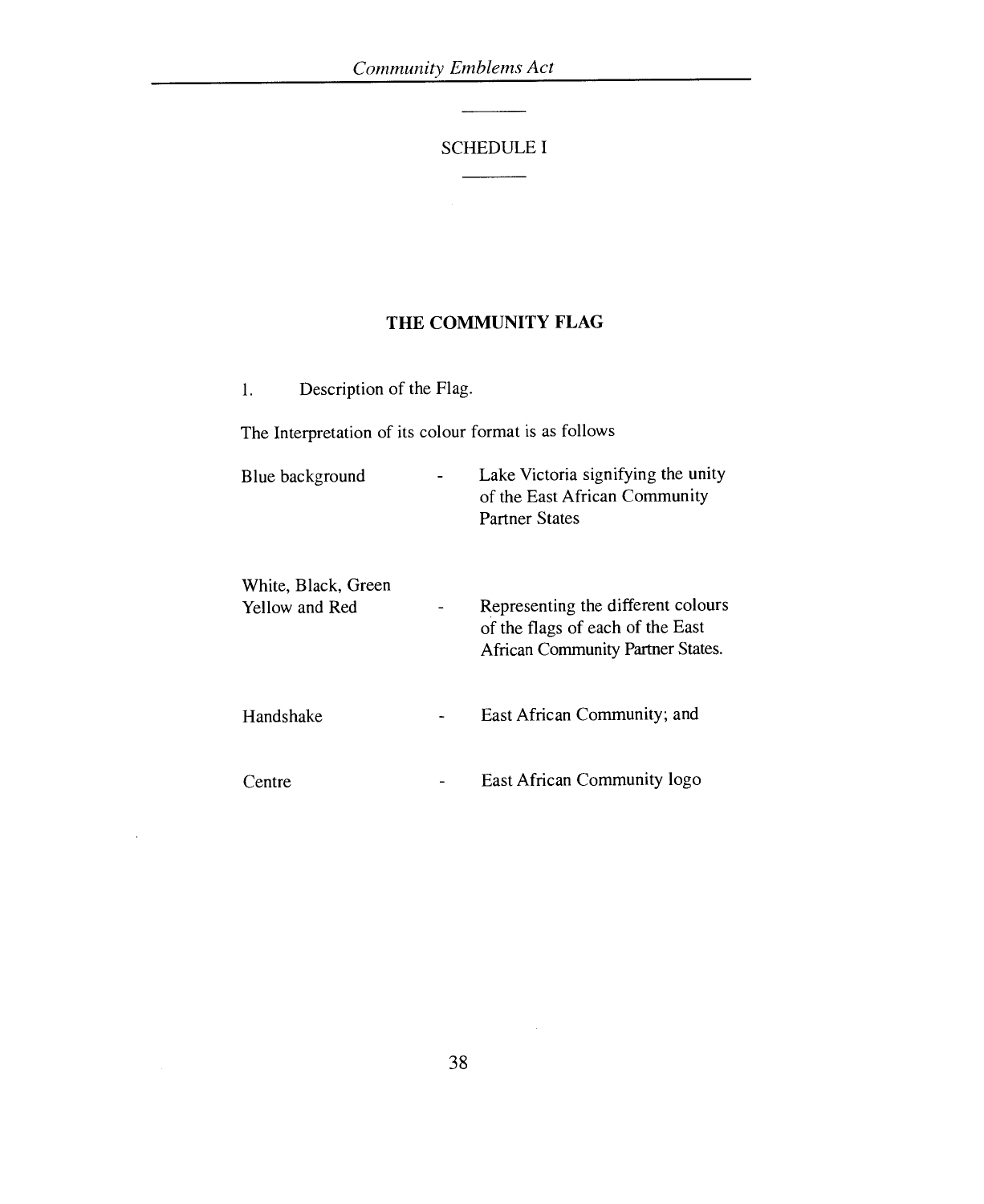## SCHEDULE II

#### COMMUNITY EMBLEM



#### **Description**

The Emblem consists of a map of the three Partner States with Lake Victoria in prominence in a circle bordered by an industrial wheel. On both sides of the industrial wheel are two arches or leaves ending with the letters EAC at the top and a handshake at the bottom. The lower part of the circle rests on a framework with the words *Jumuiya ya Afrika Mashariki* inscribed in black at the bottom of this framework.

The Emblem contains the same colours as are in the flag.